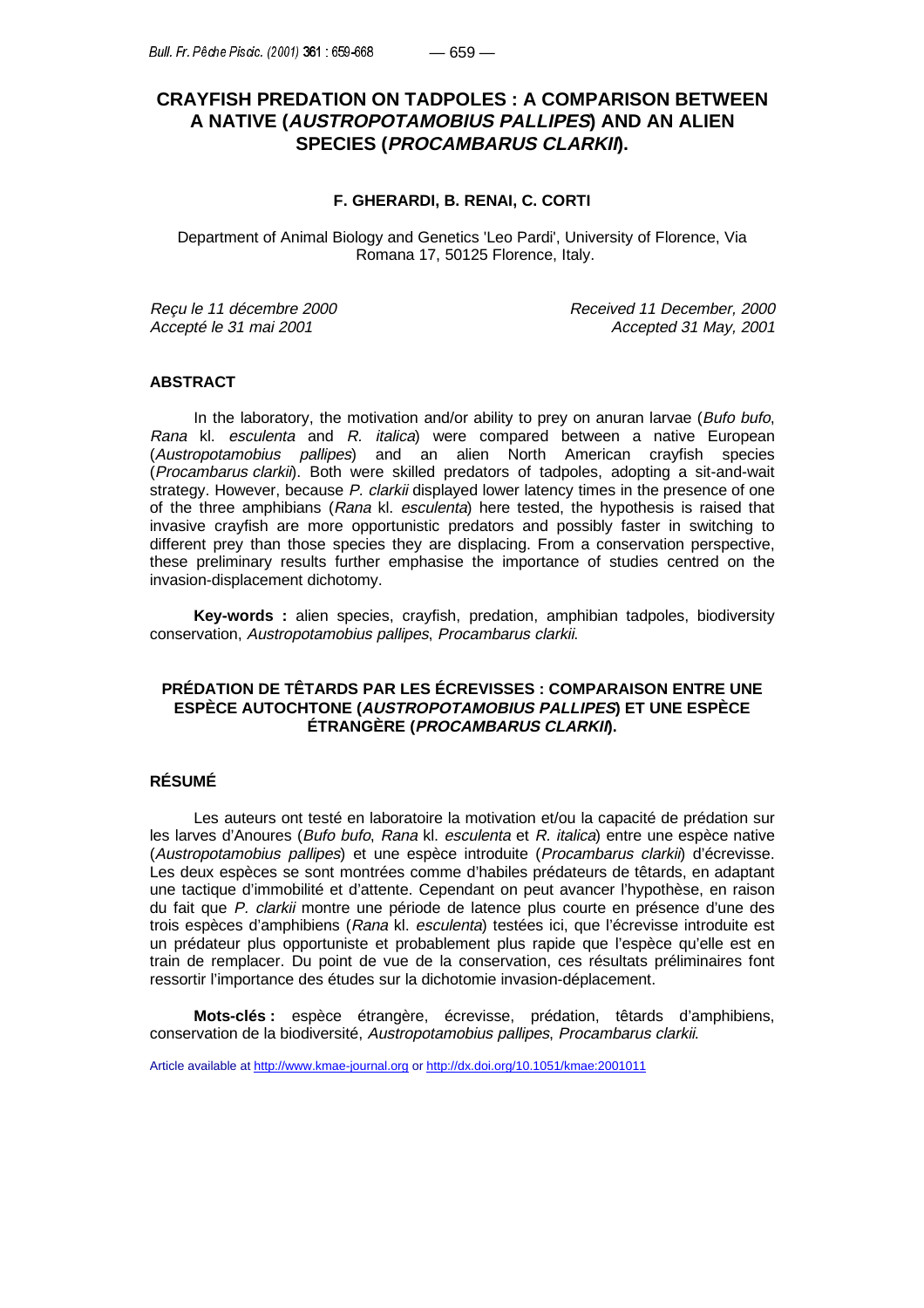# **INTRODUCTION**

Although mostly based on anecdotal observations, several authors (CORBETT, 1989 ; CEDHAGEN and NILSON, 1991 ; FOG et al., 1997) reported that alien crayfish threaten European amphibian species. A direct effect of introduced crayfish on amphibians has been shown in detail in *Procambarus clarkii* inhabiting some Californian streams (DIAMOND, 1996). Predation on eggs, larvae and adults of the newts Taricha torosa was seen as one factor leading to the disappearance of the species, which does not have mechanisms of defence against the new predator (DIAMOND, 1996). Crayfish are resistant to tetrodotoxin poison in newt adults and eggs, are able to open the egg mass' protective gelatin, and are not recognised as predators by the larval newts, which fail to identify chemical cues from the crayfish (DIAMOND, 1996). An example of the indirect impact on amphibian populations by alien crayfish was provided by AXELSSON et al. (1997), who demonstrated that an increase of the predation rate upon the tadpoles of the European green tree frog, Hyla arborea, was a consequence of the reduction in the habitat complexity due to the consumption of macrophytes by the alien North American crayfish, Pacifastacus leniusculus.

The potential for a crayfish species to be invasive depends on a number of features, and is related to its ability to withstand environmental extremes, and to show polytrophism, early maturity, rapid growth rate, high fecundity, disease resistance (LINDQVIST and HUNER, 1999), plasticity in the biological cycle (GHERARDI et al., 1999), and responsiveness to a wide array of danger signals (HAZLETT, 2000 ; GHERARDI et al., 2002). Active dispersal capabilities can increase the extent of habitat occupation (GHERARDI and BARBARESI, 2000).

The object of this preliminary study was to compare the predatory pressure displayed by one native European and one alien North American crayfish species on the larvae of amphibian anurans from three different species. The assumption was that a faster readiness to react towards potential prey, even if relatively new for them, allows alien species to out-compete native crayfish ; this might threaten the biodiversity of freshwater communities.

# **MATERIAL AND METHODS**

#### **The study animals**

#### **Crayfish**

The white-clawed crayfish, Austropotamobius pallipes, is native to Western Europe and occupies a wide geographical range in Europe from Dalmatia and the former Yugoslavia in the east, through Italy, France, Switzerland, northern and central Spain and northern Portugal to the British Isles (LAURENT, 1988 ; HOLDICH, 1996). Efforts have been undertaken to protect this species, « whose taking in the wild and exploitation may be subject to management measures » (Council directive 92/43/ECC of 21 May 1992). Notwithstanding, the introduction of foreign species spreading the crayfish plague and other factors such as pollution (including acidification), over-fishing, waterworks, floods and drought are still changing the natural situation (LAURENT, 1988 ; HOGGER, 1988 ;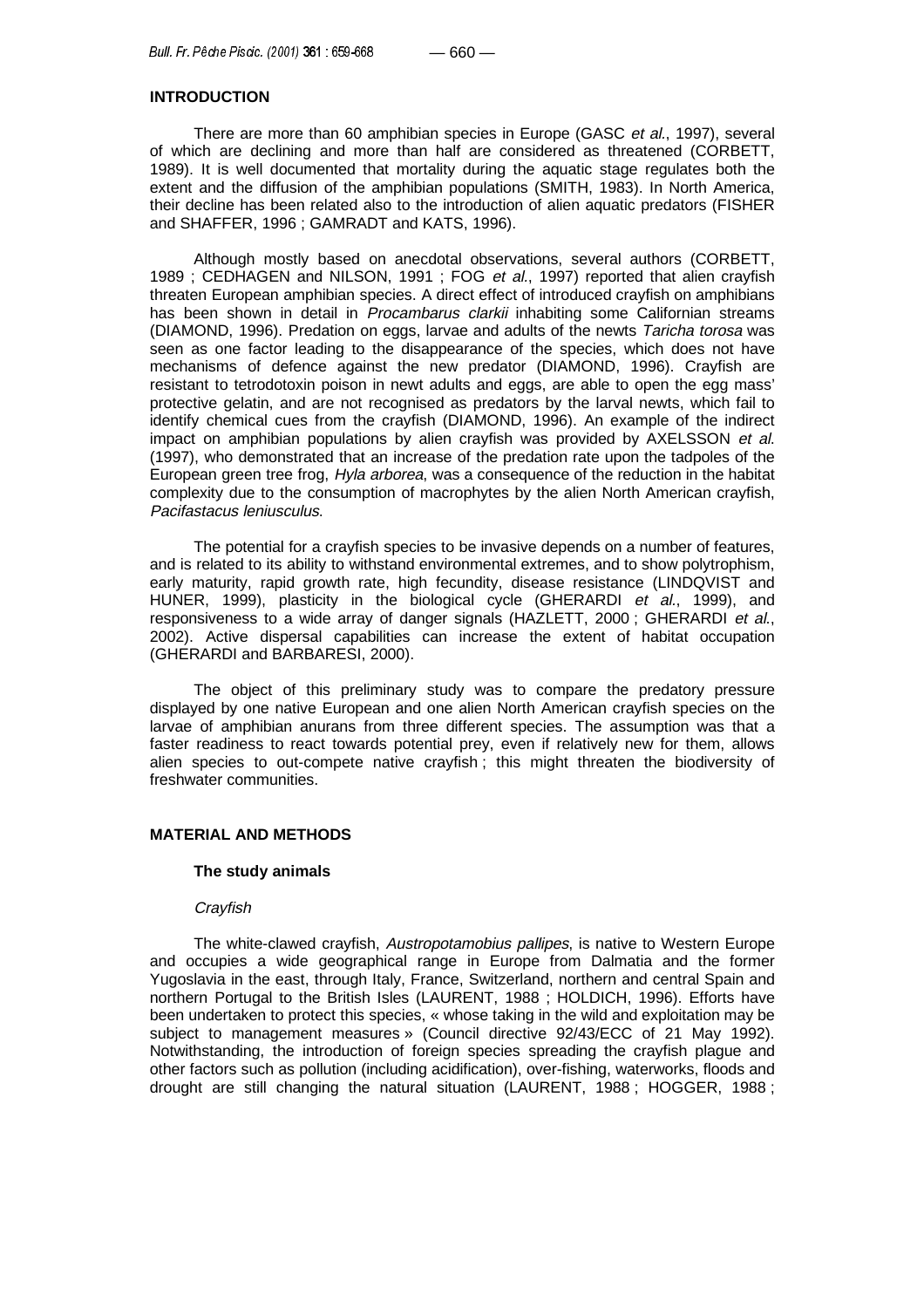WESTMAN et al., 1990 ; HOLDICH and REEVE, 1991 ; FOSTER and SLATER, 1995 ; HOLDICH et al., 1995 ; HOLDICH, 1996).

The red swamp crayfish, *Procambarus clarkii*, has become one of the most invasive freshwater species (HUNER, 1977 ; HUNER and AVAULT, 1979). Since it was taken from its native north-eastern Mexico to south-central USA for aquaculture ventures (HUNER, 1988a), it has spread around the world except Australia (HUNER, 1988b, 1995 ; GHERARDI and HOLDICH, 1999). This crayfish species is well established in northern and central Italy with breeding populations. It is undergoing a great expansion in some sectors of the Po and Reno River drainage basins, in Tuscany, Umbria, the Marches, Latium and Abruzzo (GHERARDI et al., 1999). A possibility exists that the two species will enter in contact in the near future.

#### Amphibia anurans

The common toad, Bufo bufo, is terrestrial and moves to water during the breeding season. It is the most ubiquitous amphibian of Europe. Eggs and feeding larvae are to be found in still waters. Eggs are distributed in a gelatinous string (LANZA, 1983 DUELLMAN and TRUEB, 1994). Rana kl. esculenta is a green frog, typical inhabitant of lentic waters. Eggs are deposited in clutches in shallow water (LANZA, 1983). Rana italica mostly lives in lotic waters. This brown frog deposits clutches of eggs which are anchored at submerged stones (LANZA, 1983).

#### **The experimental protocol**

Experiments were carried out during spring and summer, 1999. Individuals of A. pallipes were collected by hand in Fosso di Farfereta, a third order stream 40 km from Florence at an altitude of 450 m above sea level. Procambarus clarkii was collected using cylindrical baited traps (80 cm long, 28 cm in diameter and 4 mm in mesh size) in Padule di Fucecchio, a freshwater swamp 60 km from Florence at an altitude of 15 m above sea level.

For at least one week before testing, crayfish were kept in a room where the natural L/D cycle and ambient temperature were maintained. Specimens were reared in mass in plastic tanks where the water was filtered by a pump and fed on Tetramin fish flakes and earthworms once per day. For « satiated » individuals the authors mean those crayfish which were fed two times per day for three days before the experiment, while the other crayfish were starved for three days. Tadpoles were collected in freshwater systems in the neighbourhood of Florence, maintained in the laboratory in communal tanks isolated per species and fed with boiled salad. Those tadpoles that were used dead in the experiments were killed in a freezer at - 30 °C where death occurred in a few seconds.

Randomly sized and sexed adult specimens of both crayfish species were used. Individuals were tested in circular aquarium (diameter 30 cm) containing 5 l of water. The latency time before the capture of the prey (when it occurred) was recorded. If the tadpoles were not consumed in the period of observation, aquaria were checked after about 12 h. Five experiments were carried out, with 20 replicates per crayfish species per test ; each specimen was used only once and kept in the laboratory for at least two weeks after the experiment.

The experiments were as follows :

Experiment 1: One live tadpole of  $B$ . bufo was offered to both crayfish species, comparing between either starved or satiated crayfish.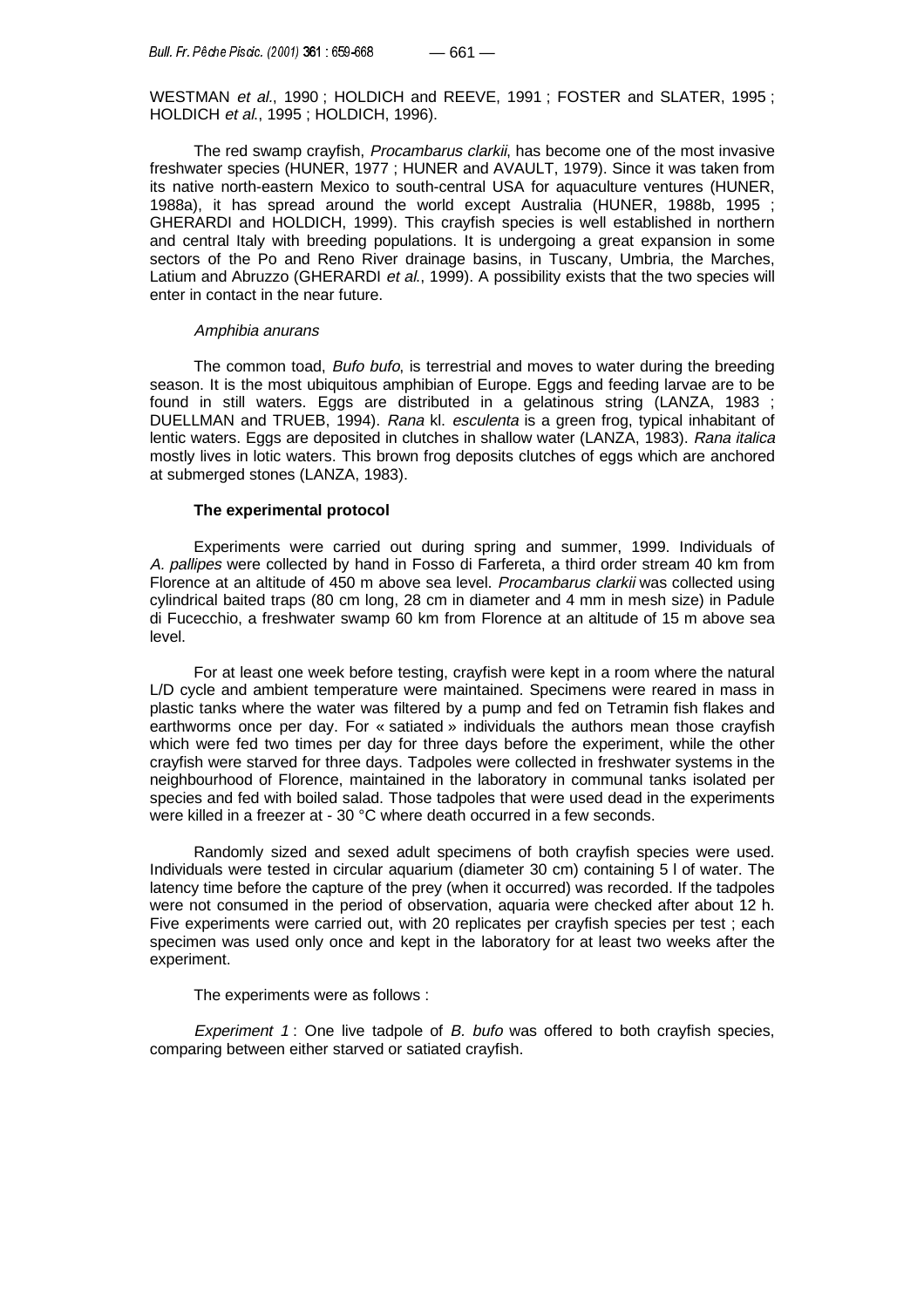Experiment 2 : Either one dead or one live tadpole of B. bufo was offered to starved crayfish of both species.

Experiment 3: Either one or three live tadpole/es of B. bufo was/were offered to starved crayfish of both species.

Experiment 4 : One live tadpole of R. kl. esculenta was offered to either starved or satiated crayfish of both species.

Experiment 5 : One live tadpole of either B. bufo or R. kl. esculenta or R. italica were offered to starved crayfish of both species.

## **Statistical analyses**

The comparison between species and among treatments was done using the twoway ANOVA (ZAR, 1984). Figures give mean values + standard error. The level of significance at which the null hypothesis was rejected is  $\alpha = 0.05$ .

## **RESULTS**



#### **Figure 1**

 **Time spent in capturing one live Bufo bufo tadpole by either starved or satiated crayfish.** 

#### **Figure 1**

 **Temps mis pour capturer un têtard vivant de Bufo bufo par une écrevisse soit privée de nourriture, soit rassasiée.** 

In the presence of one live  $B$ , bufo tadpole, the two species did not differ in the time spent in capturing prey (F = 0.45, df = 1 & 76, P > 0.05). As expected, starved crayfish caught tadpoles faster than satiated ones  $(F = 12.37, df = 1 \& 76, P < 0.01)$ .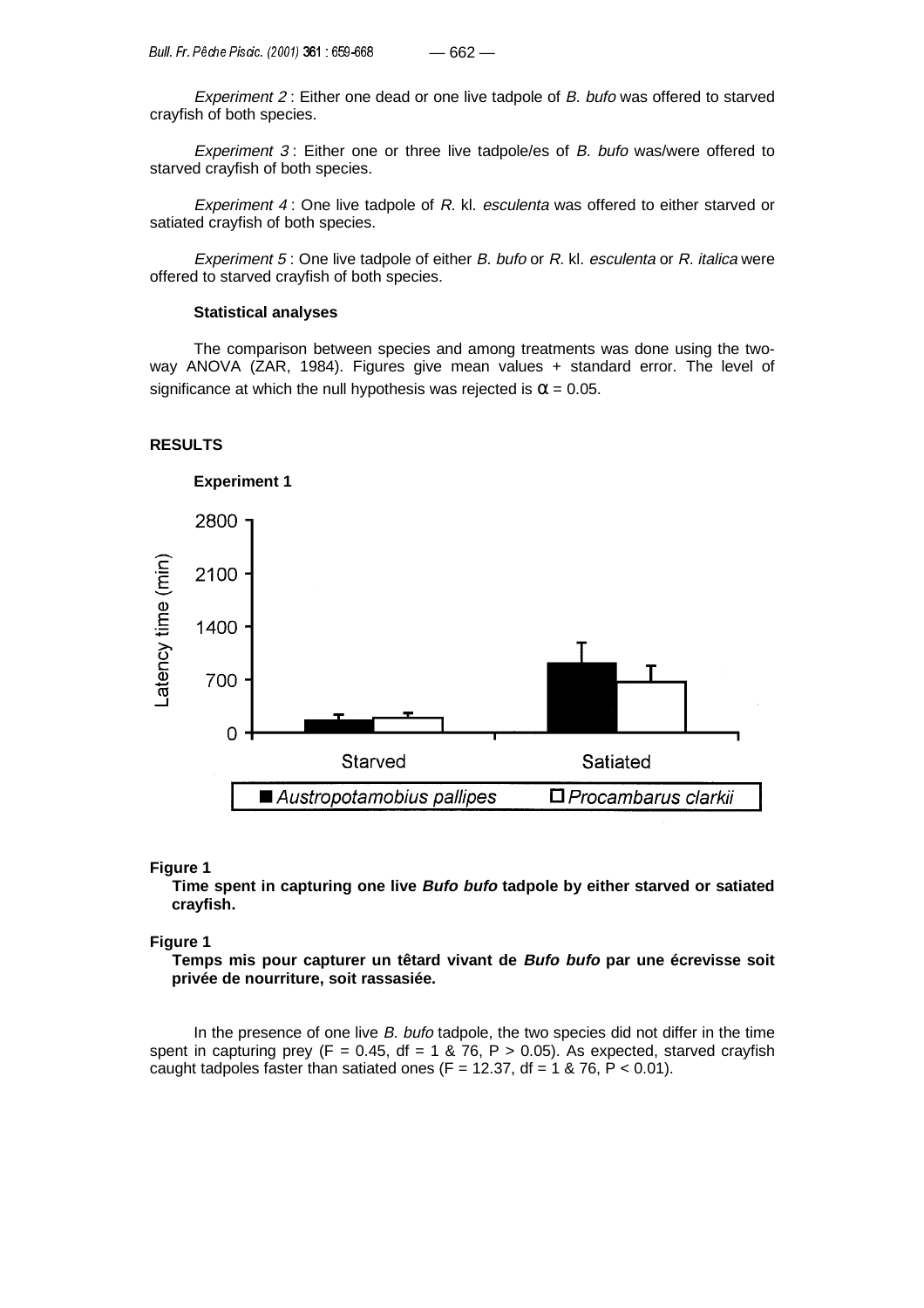

#### **Figure 2**



## **Figure 2**

#### **Temps mis pour capturer un têtard de Bufo bufo soit mort, soit vivant.**

The two starved crayfish required a similar time in preying on either one dead or one live B. bufo tadpole (F = 0.07, df = 1 & 76, P > 0.05), without any difference between species (F = 0.03, df = 1 & 76, P > 0.05).



# **Experiment 3**

# **Figure 3**

 **Time spent in capturing either one or three live Bufo bufo tadpoles.** 

## **Figure 3**

 **Temps mis pour capturer soit un, soit trois têtards vivants de Bufo bufo.** 

In starved individuals, the latency time significantly decreased with the number of the offered, live prey (F = 4.02, df = 1 & 76, P < 0.05), without any difference between crayfish species (F =  $0.01$ , df = 1 & 76, P >  $0.05$ ).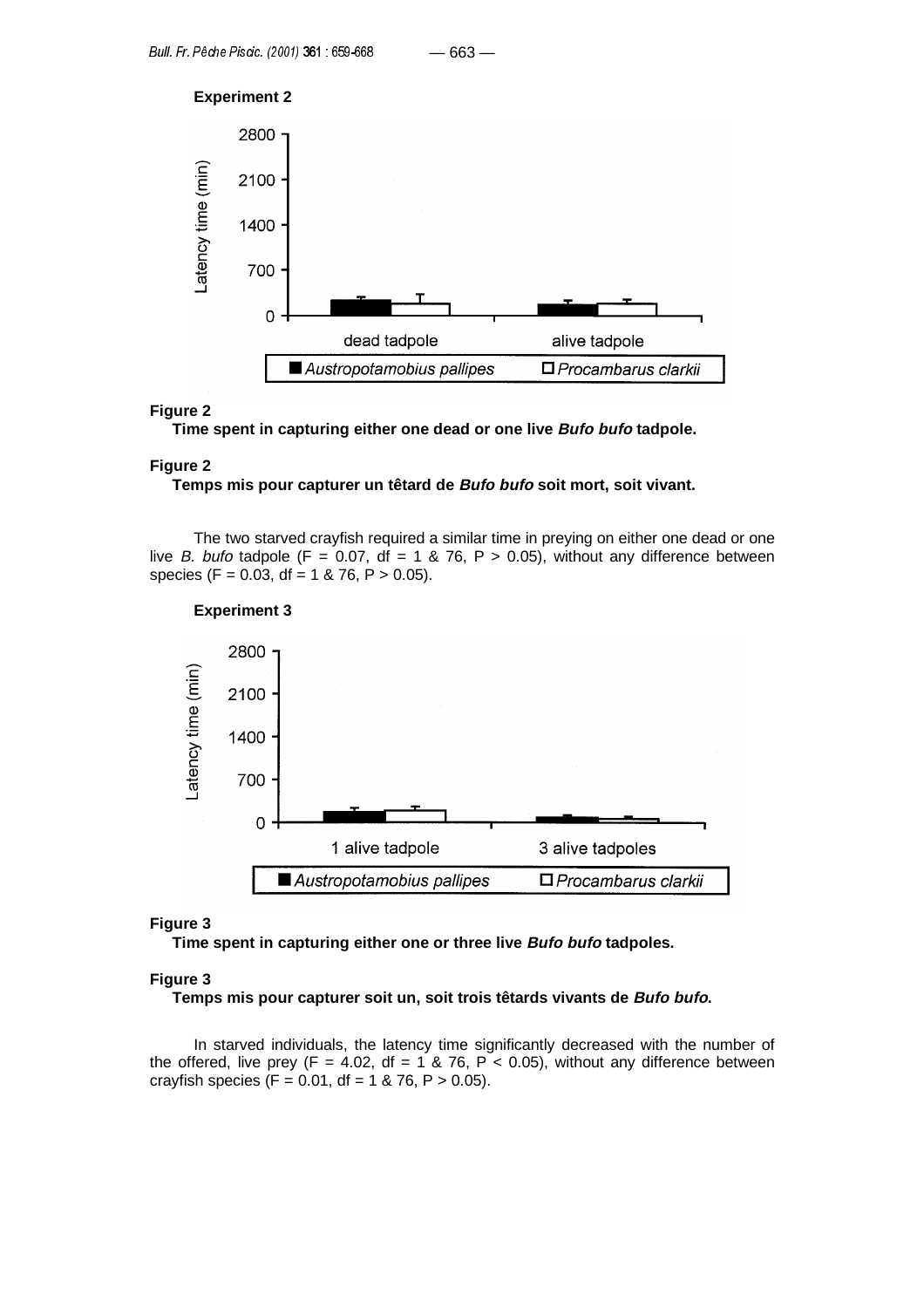# **Experiment 4**



## **Figure 4**

 **Time spent in capturing one live Rana kl. esculenta tadpole by either starved or satiated crayfish.** 

# **Figure 4**

 **Temps mis pour capturer un têtard de Rana kl. esculenta par une écrevisse soit privée de nourriture, soit rassasiée.** 

Procambarus clarkii captured live R. kl. esculenta tadpoles faster than A. pallipes  $(F = 16.05, df = 1 \& 76, P < 0.01)$ . Starved specimens required a lower time than satiated ones (F = 75.98, df = 1 & 76, P < 0.01).



#### **Figure 5**

 **Time spent in capturing one live tadpole by either Bufo bufo or Rana kl. esculenta or R. italica.** 

# **Figure 5**

 **Temps mis pour capturer un têtard vivant soit de Bufo bufo, soit de Rana kl. esculenta, soit de R. italica.**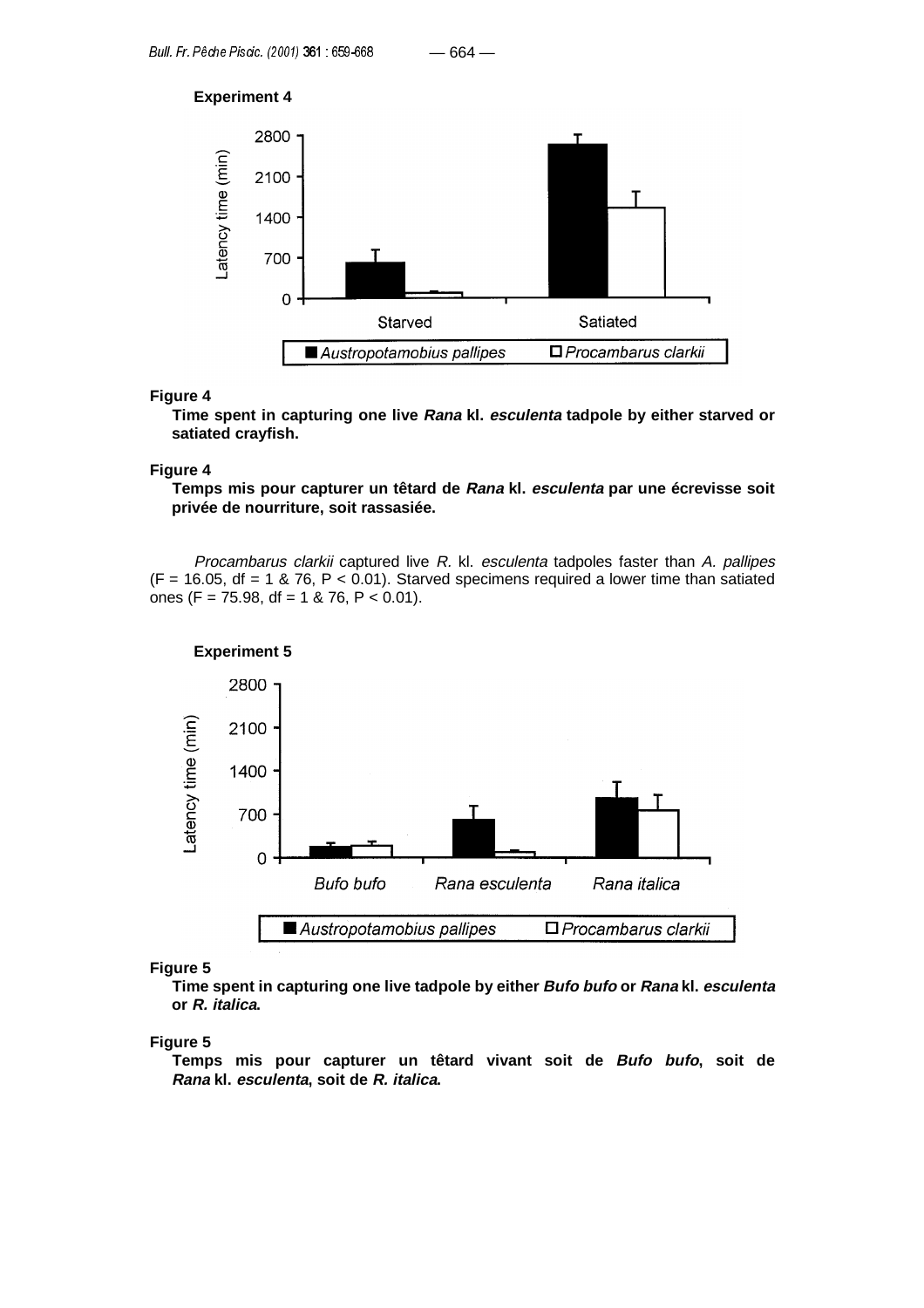When presented with either one B. bufo or R. kl. esculenta or R. italica live tadpole, latency time was higher for both crayfish (F = 2.55, df = 1 & 114, P > 0.05) when the prey was the latter (F =  $7.98$ , df = 1 & 114, P < 0.01).

#### **DISCUSSION AND CONCLUSION**

Several authors (see, e.g., REYNOLDS, 1978 ; AXELSSON et al., 1997 ; NYSTRÖM, 1999) reported that crayfish species occurring in Europe, such as A. pallipes, Astacus astacus, P. clarkii and Pacifastacus leniusculus, consume amphibian larvae under laboratory conditions. Due to several factors, including the complexity of the natural habitat providing protection to tadpoles (NYSTRÖM, 1999), the results obtained from the artificial and confined laboratory setting do not allow an estimate of the impact of alien crayfish on amphibian populations. Notwithstanding, our experimental protocol provided an understanding of the differential consumption rate of common anuran larvae by native and alien species.

The two crayfish here analysed exhibited a similar motivation and/or ability to capture amphibian prey, without any difference between dead or live tadpoles. This demonstrates that these two species are potential predators of tadpoles. Behavioural observations showed that crayfish mostly adopt a sit-and-wait strategy and this explains why their probability of capturing one prey increases with the number of the available prey. If crayfish were active hunters, several potential prey items swimming in unpredictable directions could have confounded the predator and reduced its ability to follow one of them (BERTRAM, 1978).

The red swamp crayfish appeared faster than the native species in preying on R. kl. esculenta tadpoles. Many predators show frequency dependent preference for different prey types : they concentrate on the commonest prey present in the habitat at that moment, « switching » (MURDOCH and OATEN, 1975) from one prey to another on the basis of their differential profitability (KREBS, 1978). Rana kl. esculenta is mostly found in lentic water bodies, in syntopy with the red swamp crayfish in Tuscany. The hypothesis here is that the alien species has formed a « searching image » (DAWKINS, 1971) of this species' tadpoles, as the result of either visual or chemical perceptual changes, allowing a faster detection and an easier capability to catch the species they are familiar with. In the laboratory setting,  $P$ . clarkii is ready to switch to other species, such as  $R$ . *italica*, which they have never encountered in nature. This phenomenon did not happen in the less opportunistic A. pallipes.

Larvae of R. italica were more difficult prey for both crayfish species, possibly because of their faster swimming performances (FIGIEL and SEMLITSCH, 1991). Amphibian larvae mobility seems to influence the impact by crayfish (HOLOMUZKI, 1989 ; FAUTH, 1990 ; LEFCORT, 1996). In a field experiment using enclosures (NYSTRÖM, 1999), the reduced swimming ability of tadpoles during their metamorphosis (BROWN and TAYLOR, 1995) favoured the heavier predatory pressure exercised on them by Pacifastacus leniusculus. Also, the consumption of amphibian larvae by crayfish may be affected by tadpole palatability. Some amphibians develop granular glands during metamorphosis, which reduce predation due to their unpalatability. The present study showed that both species of crayfish here tested preyed upon larvae and consumed them without any apparent damage for at least two weeks after consumption. In part, this contrasts with a laboratory study by AXELSSON et al. (1997) where Astacus astacus and Pacifastacus leniusculus often failed to consume B. bufo larvae. Then, crayfish can be repelled by noxious metamorphic stages, but often consume pre-metamorphic stages ( $e.g.$ Cambarus diogenes and Orconectes propinquus vs Rana palustris and Notophtalmus viridescens, FORMANOWICZ and BRODIE, 1982).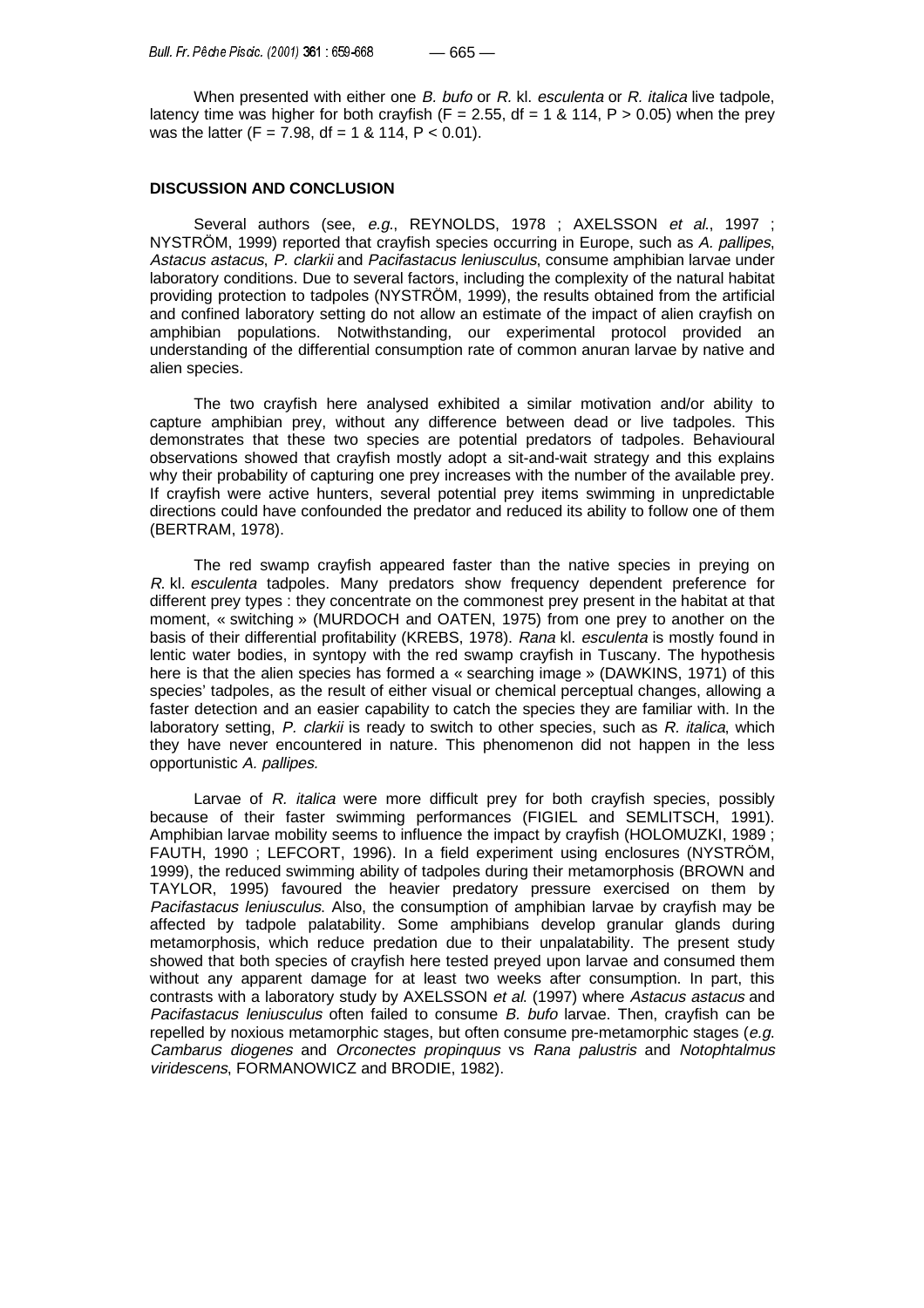To conclude, both species demonstrated to be skilled predators on anuran larvae, adopting a sit-and-wait behaviour. However, because P. clarkii displayed lower latency times in the presence of one of the three amphibians here tested as prey, the hypothesis is not falsified that invasive crayfish are more opportunistic predators and possibly faster in switching to different prey than those species they are displacing. From a conservation perspective, these preliminary results further emphasise the importance of studies centred on the invasion-displacement dichotomy.

#### **ACKNOWLEDGEMENTS**

The work was financed by grants from Regione Toscana and MURST. Thanks are due to Dr Luca Bartolozzi (Museo di Storia Naturale, Università di Firenze). The experimental procedure does not disagree with the Italian laws.

# **REFERENCES**

- AXELSSON E., NYSTRÖM P., SIDENMARK J., BRÖNMARK C., 1997. Crayfish predation on amphibian eggs and larvae. Amphibia-Reptilia, 18, 217-228.
- BROWN R.M., TAYLOR D.H., 1995. Compensatory escape mode trade-offs between swimming performance and maneuvering behavior through larval ontogeny of the wood frog, Rana sylvatica. Copeia, 1995, 1-7.
- BERTRAM B.C.R., 1978. Living in groups : predators and prey. In : KREBS J.R. and DAVIES N.B. (Eds.), Behavioural Ecology. An evolutionary approach, Blackwell Scientific Publications, Oxford, 64-96.
- CEDHAGEN T., NILSSON G. (Eds.), 1991. Grod-och kräldjuren i norden. Katarina Tryck AB, Sverige, Fjärde Utgåvan.
- CORBETT K. (ed.), 1989. Conservation of European Reptiles and Amphibians. London, Christopher Helm.
- DAWKINS M., 1971. Perceptual changes in chicks, another look at the « search image » concept. Anim. Behav., 19, 566-574.

DIAMOND J.M., 1996. A-bomb against amphibians. Nature, 383, 386-387.

- DUELLMAN W.E., TRUEB L. 1994. Biology of Amphibians. The Johns Hopkins University Press, Baltimore and London.
- FAUTH J.F., 1990. Interactive effects of predators and early larval dynamics of the tree frog Hyla chrysoscelis. Ecology, 71, 1609-1616.
- FIGIEL C.R. Jr, SEMLITSCH R.D., 1991. Effects of nonletal injury and habitat complexity on predation in tadpole populations. Can. J. Zool., 69, 830-834.
- FISHER R.N., SHAFFER B.H., 1996. The decline of amphibians in California's great central valley. Conserv. Biol., 10, 1387-1397.
- FOG K., SCHMEDES A., ROSENØRN DE LASSON D. (Eds.), 1997. Nordens padder og krybdyr. G.E.C. Gad København.
- FORMANOWICZ D.R. Jr, BRODIE E.D. Jr, 1982. Relative palatabilities of members of a larval amphibians community. Copeia, 1982, 91-97.
- FOSTER J., SLATER F.M., 1995. A global review of crayfish predation with observations on the possible loss of Austropotamobius pallipes in the welsh wye due to crayfish plague. Freshwater Crayfish, 8, 589-613.
- GAMRADT S.C., KATS L.B., 1996. Effect of introduced crayfish and mosquito fish on California newts (Taricha torosa). Conserv. Biol., 10, 1155-1162.
- GASC J.P., CABELA A., CRNOBRNJA-ISAILOVIC J., DOLMEN D., GROSSENBACHER K., HAFFNER P., LESCURE J., MARTENS H., MARTINEZ RICA J.P., MAURIN H., OLIVEIRA M.E., SOFIANIDOU T.S., VEITHS M., ZUIDERWIJK A. (Eds.), 1997. Atlas of amphibians and reptiles in Europe. Societas Europaea Herpetologica & Museum National d'Histoire Naturelle (IEGB/SPN), Paris.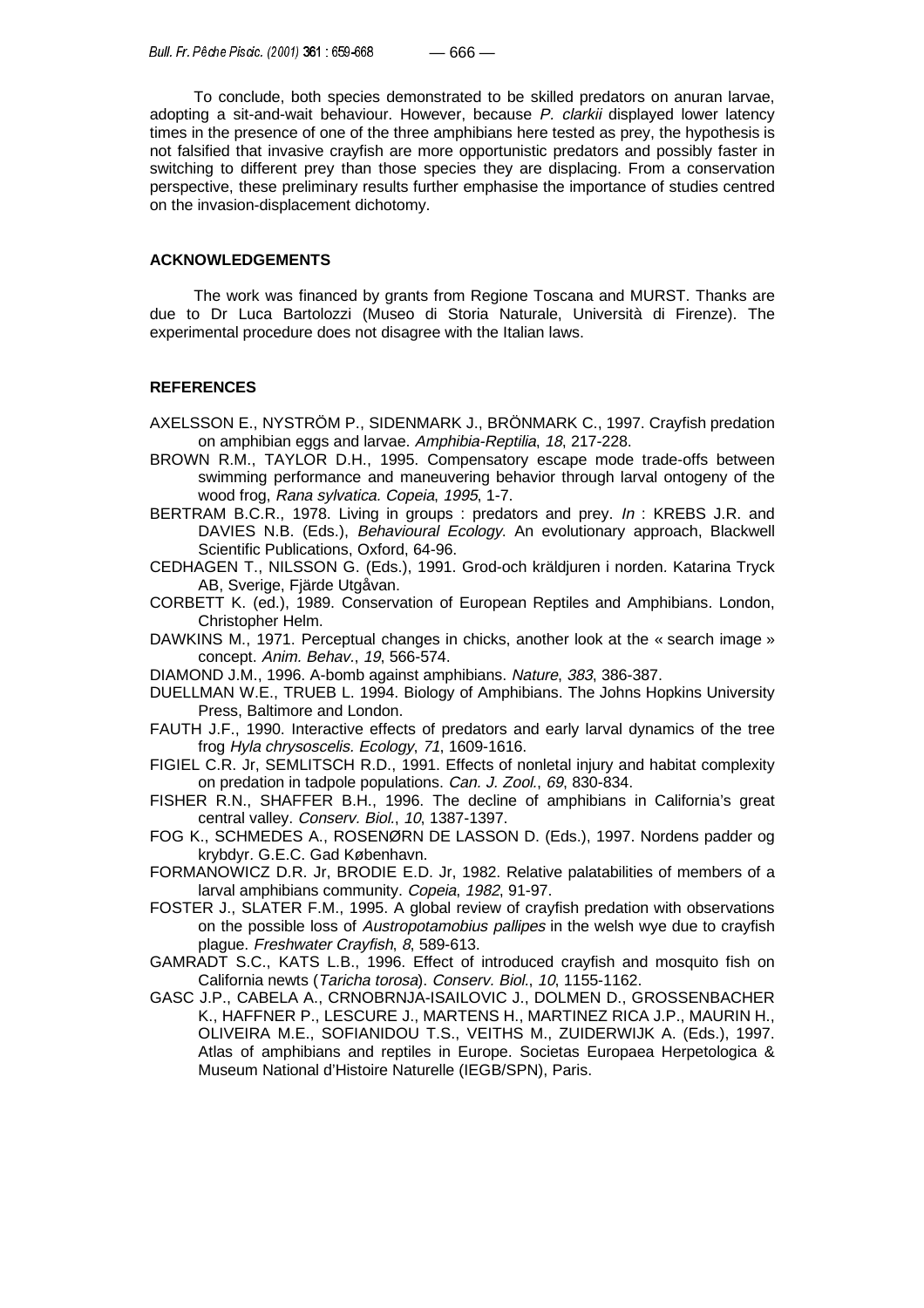- GHERARDI F., BALDACCINI G.N., BARBARESI S., ERCOLINI P., DE LUISE G., MAZZONI D., MORI M., 1999. Case studies of alien crayfish in Europe. The situation in Italy. In : GHERARDI F. and HOLDICH D.M. (Eds.), Crayfish in Europe as alien species. How to make the best of a bad situation ?, Balkema, Rotterdam, 107-128.
- GHERARDI F., HOLDICH D.M., 1999. Native and alien crayfish in Europe : an introduction. In : GHERARDI F. and HOLDICH D.M. (Eds.), Crayfish in Europe as alien species. How to make the best of a bad situation ?, Balkema, Rotterdam, 3-9.
- GHERARDI F., ACQUISTAPACE P., HAZLETT B.A., WHISSON G., (2002). Behavioural responses to danger odours indigenous and non-indigenous crayfish species : a case study from Western Australia. Marine & Freshwater Research, in press.
- GHERARDI F., BARBARESI S., 2000. Invasive crayfish : activity patterns of Procambarus clarkii in the rice fields of the Lower Guadalquivir (Spain). Archiv für Hydrobiologie, 150, 153-168.
- HAZLETT B.A., 2000. Information use by an invading species : do invaders respond more to alarm odors than native species ? Biological Invasions, 2, 289-294.
- HOGGER J.B., 1988. Ecology, population biology and behaviour. In : HOLDICH D.M. and LOWERY R.S. (Eds.), Freshwater Crayfish : biology, management and exploitation, Croom Helm, London, 114-144.
- HOLDICH D.M., 1996. Austropotamobius pallipes. In : VAN HELSDINGER P.J., WILLEMSE L. and SPEIGHT M.C.D. (Eds.) Background information on invertebrates of the Habitats Directive and the Bern Convention. Part 1. Crustacea, Coleoptera and Lepidoptera. Nature and environment, 79, 1-8.
- HOLDICH D.M., REEVE I.D., 1991. Distribution of freshwater crayfish in the British Isles, with particular reference to crayfish plague, alien introductions and water quality. Aquat. Conserv. Mar. Freshw. Ecosys., 1, 139-158.
- HOLDICH D.M., REEVE I.D., ROGERS W.D., 1995. Introduction and spread of alien crayfish in British waters-implications for native crayfish populations. Freshwater Crayfish, 8, 99-112.
- HOLOMUZKI J.R., 1989. Predation risk and macroalga use by the stream-dwelling salamander Ambystoma texanum. Copeia, 1989, 22-28.
- HUNER J.V., 1977. Introductions of the Louisiana red swamp crayfish, Procambarus clarkii (Girard) : an update. Freshwater Crayfish, 3, 193-202.
- HUNER J.V., 1988a. Procambarus in North America and elsewhere. In: HOLDICH D.M. and LOWERY R.S. (Eds.), Freshwater Crayfish : biology, management and exploitation, Croom Helm, London, 39-261.
- HUNER J.V., 1988b. Status of crayfish transplantations. Freshwater Crayfish, 7, 29-34.
- HUNER J.V., 1995. An overview of the status of crayfish culture. J. Shelff. Res., 14, 539- 543.
- HUNER J.V., AVAULT J.W. Jr. 1979. Introductions of *Procambarus* spp. Freshwater Crayfish, 4, 191-194.
- KREBS J.R., 1978. Optimal foraging : decision rules for predators. In : KREBS J.R. and DAVIES N.B. (Eds.), Behavioural Ecology. An evolutionary approach, Blackwell Scientific Publications, Oxford, 23-63.
- LANZA B., 1983. Guide per il riconoscimento delle specie animali delle acque interne italiane. 27. Anfibi, Rettili. (Amphibia, Reptilia). Roma : Consiglio Nazionale delle Ricerche.
- LAURENT P.J., 1988. Austropotamobius pallipes and A. torrentium, with observations on their interactions with other species in Europe. In : HOLDICH D.M. and LOWERY R.S. (Eds.), Freshwater Crayfish : biology, management and exploitation, Croom Helm, London, 341-364.
- LEFCORT H., 1996. Adaptive, chemically mediated fright response in tadpoles of the southern leopard frog, Rana utricularia. Copeia, 1996, 455-459.